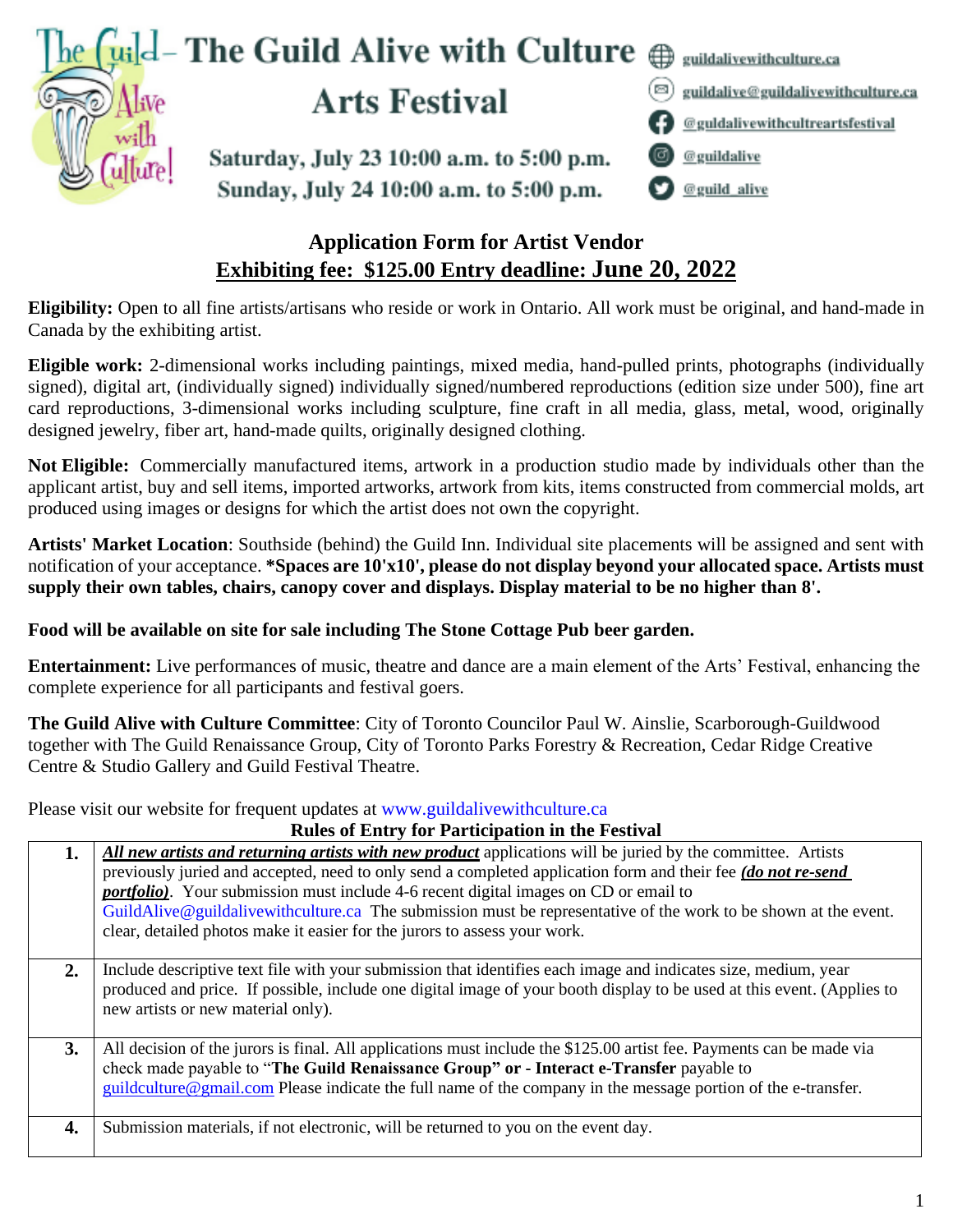| 5.   | Each artist must submit his/her own application/submission. Booth sharing is not permitted.                                                                                                                                                                                                                                        |  |
|------|------------------------------------------------------------------------------------------------------------------------------------------------------------------------------------------------------------------------------------------------------------------------------------------------------------------------------------|--|
| 6.   | After acceptance and payment, no refunds will be issued to artists who withdraw, except in unusual circumstances,<br>due to illness or emergencies. In such situations, a written request for a refund will be considered.                                                                                                         |  |
| 7.   | Dogs must be on a leash at all times - Area must be kept clean at all times.                                                                                                                                                                                                                                                       |  |
| 8.   | No hydro is available for vendors.                                                                                                                                                                                                                                                                                                 |  |
| 9.   | If you would like to reserve your booth location, you may make a request on your application form. All applications<br>are due by June 20, 2022.                                                                                                                                                                                   |  |
| 10.  | Artists must attend on both days! This is a two-day festival commitment.                                                                                                                                                                                                                                                           |  |
| 11.  | Artists are responsible for collecting applicable taxes.                                                                                                                                                                                                                                                                           |  |
| 12.  | Insurance is the responsibility of the artist! Security will be onsite Friday and Saturday evening, it is recommended<br>that you do not leave items which you do not feel comfortable leaving unattended. It is also requested that all displays<br>are secured with panels or by lowering your canopy in the case of high winds. |  |
| 13.  | Canopies are required to be secured by <i>weights</i> . No staking on the property.                                                                                                                                                                                                                                                |  |
| 14.  | The Artist parking and loading areas will be posted and assigned to load and unload during specific times. Booths are<br>to be ready by no later than 9:45am on both days. Please come prepared to set up your area – you are responsible to<br>set up your booth – load and unload.                                               |  |
| 15.1 | Parking will be available -ONE VEHICLE PER BOOTH - NO EXEMPTIONS. PLEASE PRESENT AND POST<br>YOUR PARKING PERMIT UPON ENTRY - ONE VEHICLE PER BOOTH.                                                                                                                                                                               |  |
| 16.  | No cars in the park area, only in designated parking areas.                                                                                                                                                                                                                                                                        |  |
| 17.  | Hydro and overnight camping are not available at the Guild Park and Gardens.                                                                                                                                                                                                                                                       |  |

## **Golf Carts will be on hand to help you to your designated booth for set up and take down.**

| <b>Festival weekend set up</b> |                           |  |  |  |
|--------------------------------|---------------------------|--|--|--|
| Friday July 22nd               | $2:00$ p.m. to 7:00 p.m.  |  |  |  |
| Saturday July 23rd             | 8:00 a.m. to 9:30 a.m.    |  |  |  |
| Sunday July 24th               | 8:00 a.m. to 9:30 a.m.    |  |  |  |
|                                | <b>Festival Take down</b> |  |  |  |
| Sunday July 24th               | After 5:00 p.m.           |  |  |  |

# **All booths must be ready to open by 9:30 a.m. No vehicles are permitted in the designated artists' areas. The Park is grassed and cannot withstand the weight of vehicles.**

**\_\_\_\_\_\_\_\_\_\_\_\_\_\_\_\_\_\_\_\_\_\_\_\_\_\_\_\_\_\_\_\_\_\_\_\_\_\_\_\_\_\_\_\_\_\_\_\_\_\_\_\_\_\_\_\_\_\_\_\_\_\_\_\_\_\_\_\_\_\_\_\_\_\_\_\_\_\_\_\_\_\_\_\_\_\_\_\_\_**\_\_\_\_\_\_\_\_\_\_\_\_\_\_\_\_\_\_\_\_ Important information:

<sup>\*</sup>The Festival Committee or the City of Toronto is not responsible for loss or damage to items left unattended. Private security will be on site on Friday evening from 8:00 p.m. – Saturday morning at 6:00 a.m. and Saturday evening 8:00 p.m. – Sunday morning at 6:00 a.m. Although security will be on site each artist/vendor is responsible for their own insurance for product, canopy and set up. You may leave your display and canopy overnight. \*City of Toronto Parks Department regulations do not permit vehicles on the show site. All goods must be brought in from the Artist parking area by cart or golf cart (provided by the festival committee) to your space.